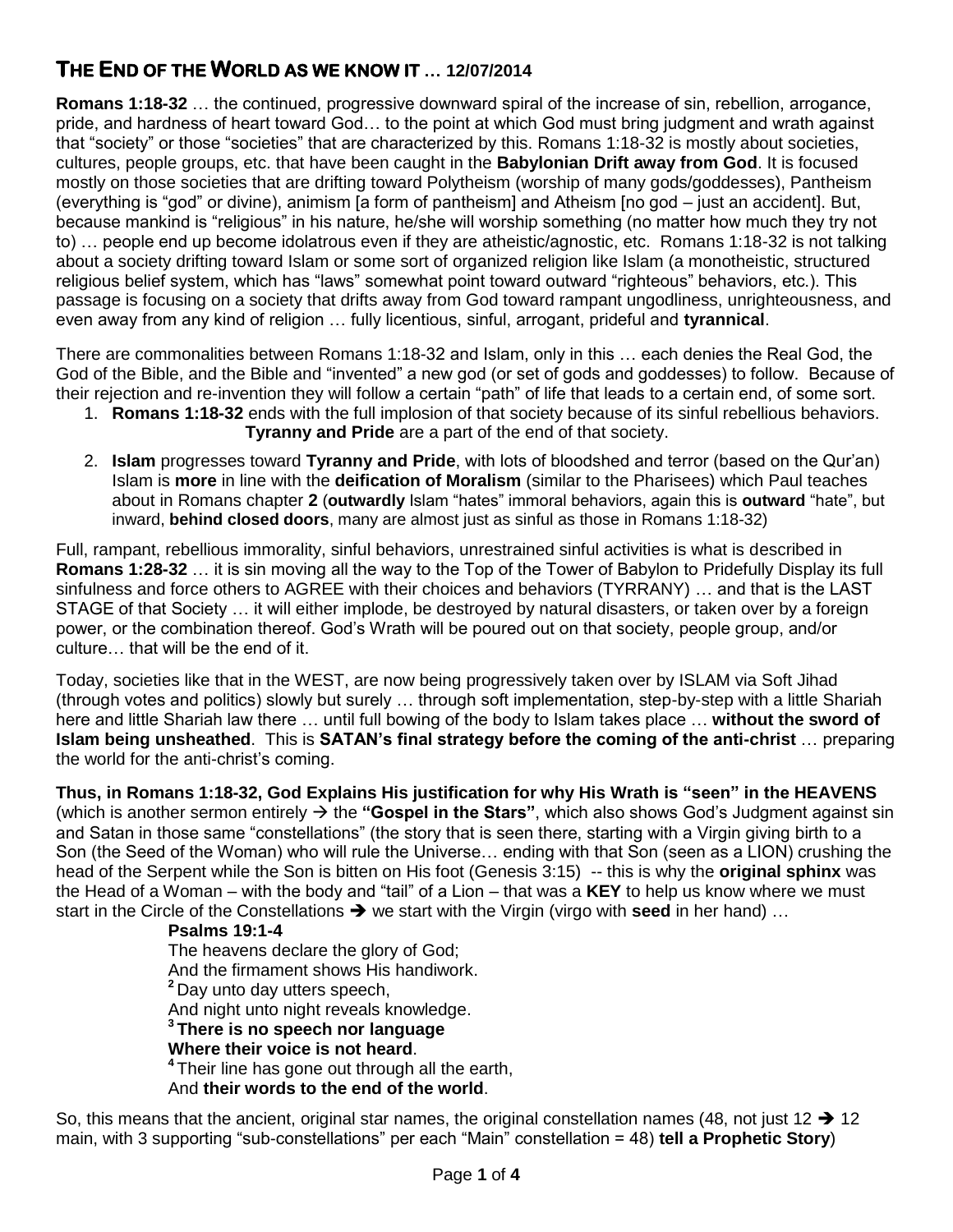Thus, God has been DISPLAYING His Wrath from the Heavens since the time Adam and Eve sinned and Genesis 3:15 was announced. That **common knowledge "written" in the Heavens** about a coming redeemer (virgin born) **and** the judgment of sin and of Satan, went out to all people groups, **before the flood**.

**After the Flood** we begin **THE TALE OF TWO CITIES** … this concept unlocks the entire Bible from that point:

The first City we are introduced to is BABEL ["house of BEL"] or Babylon (e.g.: the Tower of Babel) introduced in Genesis 10 & 11, with her king/emperor Nimrod (king over vast territories and many cities) … Nimrod was the first king after the flood.

BABEL "house of BEL" (BEL is another name for "BAAL" or "BA'AL", husband of Ashtoreth, father of Tammuz (a virgin born son, counterfeit "redeemer" story invented by Satan). [In Egypt they were known as Osiris, Isis, and Horus]

**This is the Babylonian Corruption of the Original Prophecy found in Genesis 3:15**. But, that sinful, selfish, self-centered corruption led Nimrod to lead the people into building the Tower of Babel, the ultimate Monument to SELF (deification of SELF). God brought an end to that with endowing us with at least 70 different (root) languages (all languages today trace their roots to these "root" languages).

**Babylon represents** sinful mankind, unredeemed, natural, rebellious, **organized mankind exalting himself** in prideful arrogance **AGAINST God**. **The Exaltation of Self, the Deification of SELF**. Mankind wanting to Progress himself to the Next Level, by his own devices. Babylon is the root of all false religions (polytheistic, pantheistic, animistic, and false monotheism [such as Islam]), the corruption of "real religion" of the real God, and the root of atheistic humanism. **It is also the ROOT of Islam, as well**.

The **Second** City is **JERUSALEM** (Salem) seen in **Genesis 14:18-20** – whose first king was Melchizedek (see also Psalm 110:4 and Hebrews 5:6-10; 6:20; 7:1-21). Instead of being led by a rebellious, power hungry, sinful king … **Jerusalem was led by a Priest-King of the Living and True God, the Most High God** … the same God that Abram/Abraham followed, obeyed, and worshipped. Yes, there were other people who worshipped the True God, other than Abraham. Melchizedek, is a Title (similar to Pharaoh, Abimelech, Agag, etc... – those were all titles of their respective cultures that related to our understanding of "king") **Melchizedek** means **King of Righteousness**. Melchizedek was the King of Salem … thus he was the **King of Peace** or Prince of Peace … another title. Jesus Christ, the Messiah of Israel, also has those titles. The Melchizedek Abram met, was a real human being, a contemporary of Abram, and was **NOT** an emanation of the Pre-Incarnate Christ. The **Title and Office of "Melchizedek"** is what the rest of the passages in Psalm and in Hebrews **focusses** on, **not** the physical, human being that Abram/Abraham met. Jerusalem  $\rightarrow$  means **"Heritage of Peace"** not just "the city of peace". But a "Heritage of Peace". Thus, Jerusalem's beginnings are firmly ROOTED in God, the Service of God, and the Worship of the Real, Living and True God.

**Jerusalem represents the people of God**, those whom God redeems. **Redemption** is represented. God's People, God's Way of Life, People who follow God. Although Jerusalem may seem lost and nothing can ever save her  $\ldots$  God will some day fully redeem Jerusalem. Ultimately  $\rightarrow$  The Heavenly, New Jerusalem  $\ldots$  think about it ... God's "Melchizedek" → Jesus Christ, the Messiah of Israel, the Savior of the World will rule over Jerusalem forever.

In the book of Revelation the final battle is God destroying the last vestiges of "spiritual" Babylon (Revelation 16-19) as seen in the anti-christ and his "empire" being fully destroyed by God (by Jesus Christ and His "Armies") … and then God Redeems earthly Israel and earthly Jerusalem (Revelation 20 – 1000 years).

The ultimate vision of God's Full Redemption, Love and Glory is seen in the New Jerusalem, as recorded in Revelation chapters 21 & 22.

Seeing that **all of the Bible**, from Genesis 10 thru to the end of the Book of Revelation is a **Tale of Two Cities** (Babylon and Jerusalem) puts all we are reading in the Bible into perspective.

**Romans 1:18-32** – is the sad state of affairs of mankind left to himself, to become the fully sinful monster he can fully be, if sin is allow to take its full course. Step-by-Step, stage by stage in any society, people group and/or culture … this progressing downward spiral of ever increasing sinfulness and hardness of heart is inevitable and predictable … **IT ALWAYS FOLLOWS THIS PREDICTIVE PATTERN**.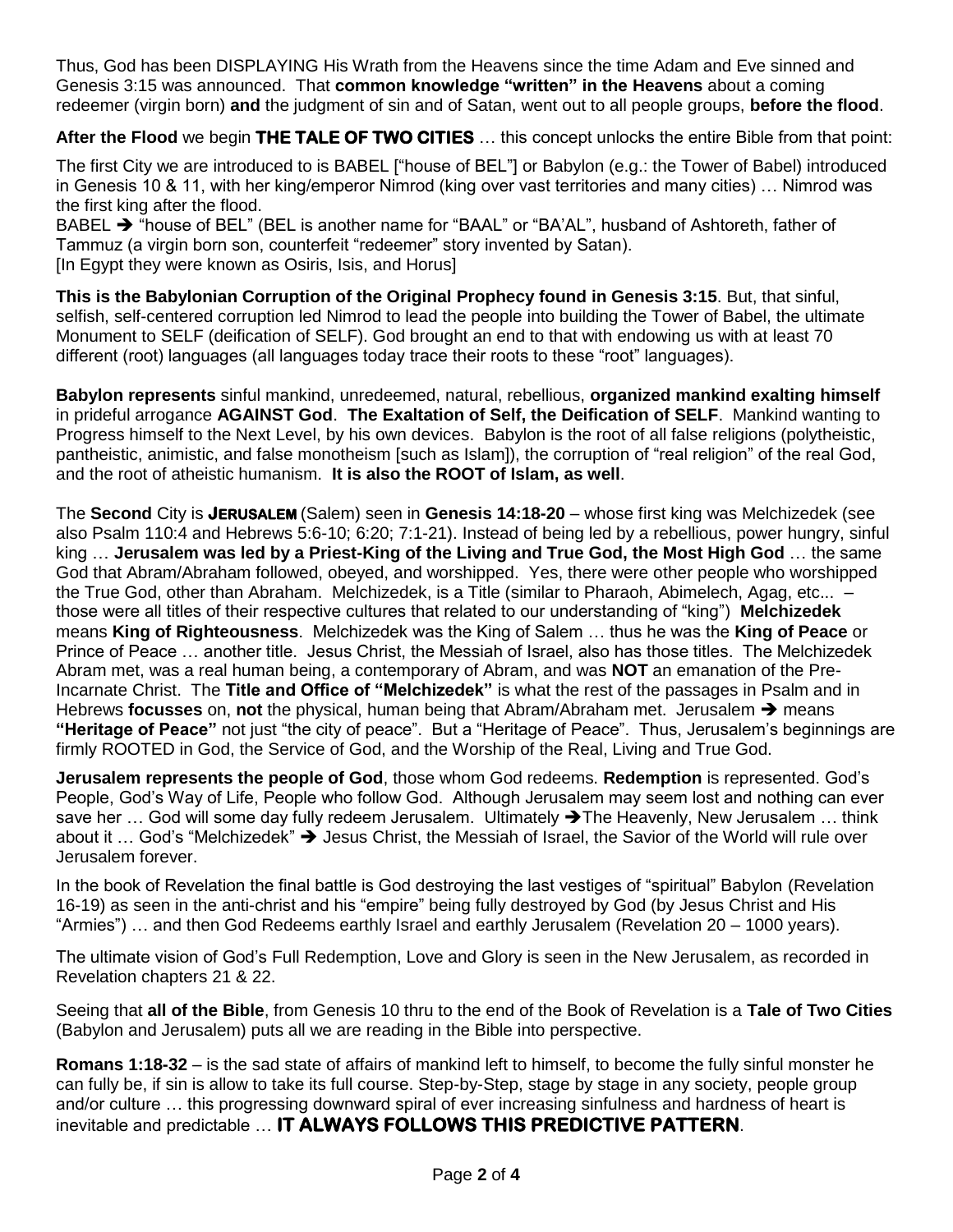**1<sup>st</sup> Stage → <b>IDOLATRY** → worshipping anything other than the Creator God, the True and Living God. God is replaced with **the contract of the Suppression of TRUTH** God is no longer honored as God in that society, people group, culture God is no longer thanked for all He has done for all of mankind, etc. (**Romans 1:18-23**)

## **2<sup>nd</sup> Stage → IMMORALITY** (beginning stages of immorality → Romans 1:24-25)

God gives them up to the lusts of their hearts (sinful lusts and desires) They dishonor their bodies (if we don't honor God as God, we will end up dishonoring ourselves) They exchanged the Truth about God for the LIE (it easier to go along with the crowd then stand up for the truth … they fear being rejected, not being a part of the "in crowd", they fear the repercussions and persecution that might come because of standing up for the truth … so they turn a blind eye, capitulate, placate, compromise … so that they can fit in) Breaking of the  $7<sup>th</sup>$  Commandment  $\rightarrow$  "You shall not commit adultery."

Breaking of the 10<sup>th</sup> Commandment  $\rightarrow$  "... you shall not 'covet' your neighbor's wife..." Basically  $\rightarrow$  Adultery and Fornication [sex before marriage, living together, etc... shacking-up, etc.]

**3<sup>rd</sup> Stage → SEXUAL PERVERSION (immorality to its fullest, upside-down, twisted, and UNNATURAL) Romans 1:26-27**  $\rightarrow$  it is plain reading  $\rightarrow$  men with men, females with females – **abomination** It is against God's original plan of male and female, God's definition of Marriage (Genesis 2:24, etc.) It is against nature  $\rightarrow$  unnatural (ref.: Leviticus 18:22; 20:13; 1 Cor. 6:9-11; 1 Timothy 1:8-11)

**4 th Stage** SIN TO ITS FULLEST – UNRESTRAINED – PRIDEFUL ARROGANCE – **TYRANNY**

#### – **Seeking Approval of All SIN** - **THE END OF THAT SOCIETY** –

#### **Romans 1:28-32**.

**<sup>28</sup>And even as they did not like to retain God in their knowledge, God GAVE THEM OVER to A DEBASED MIND, to do those things which are not fitting; <sup>29</sup>being filled with all unrighteousness, sexual immorality, wickedness, covetousness, maliciousness; full of envy, murder, strife, deceit, evil-mindedness; they are whisperers, <sup>30</sup>backbiters, haters of God, violent, PROUD, boasters, inventors of evil things, disobedient to parents, <sup>31</sup>undiscerning, untrustworthy, unloving, unforgiving, unmerciful; <sup>32</sup>who, knowing the righteous judgment of God, that those who practice such things are deserving of death, NOT ONLY DO THE SAME BUT ALSO APPROVE OF THOSE WHO PRACTICE THEM. (that is when Tyranny starts)**

#### 2 Timothy 3:1-5  $\rightarrow$

**But know this, that in the last days perilous times will come: <sup>2</sup>For men will be lovers of themselves, lovers of money, boasters, PROUD, blasphemers, disobedient to parents, unthankful, unholy, <sup>3</sup>unloving, unforgiving, slanderers, without self-control, brutal, despisers of good, <sup>4</sup>traitors, headstrong, haughty, lovers of pleasure rather than lovers of God, <sup>5</sup>having a form of godliness but denying its power. And from such people turn away!**

 **Throwing God & His Word out of Everything - "did not like to retain God in their knowledge" "despisers of good"** better translated as **"despisers of those that do good" It is irrational bitterness & hatred of "those that do good" this is the ROOT of persecution.** 

**The 4th Stage** is when that Society, as a whole, is rapidly **moving toward Massive Approval** of every kind of sinful behavior and belief **FORCING** (i.e. Tyranny) everyone to go along with it, **or else** they will suffer the full weight of the "law". **Romans 1:32 knowing the righteous judgment of God, that those who practice such things are deserving of death, NOT ONLY DO THE SAME BUT ALSO APPROVE OF THOSE WHO PRACTICE THEM. this always, always leads to Tyranny, Despotism, and to their total destruction.**

**This 4<sup>th</sup> and Final Stage**, is the **Stage of Tyranny**  $\rightarrow$  of forcing the approval of all kinds of godless, sinful, ungodly, unrighteous behaviors and beliefs upon the society and making sure everyone approves of this, with no one allowed to object to it, otherwise there will be consequences. **Rampant, Increasing Persecution occurs here. Persecution NEVER happens when Christians stay silent and turn a blind eye. It ONLY occurs when Christians Speak Out, Expose Evil, and Proclaim the Gospel of Jesus Christ. FEAR keeps**  us SILENT. I AM NOT ASHAMED OF THE GOSPEL OF JESUS CHRIST (Rom. 1:16-17; Matt. 10:11-33 / Mark 8:34-38) **The FEAR of Persecution causes "good people" to be silent. The Goal is to shut us up. We are almost here in the USA … now. (Think of ancient Greece, Rome, Hitler's Germany, Sodom & Gomorrah …)**